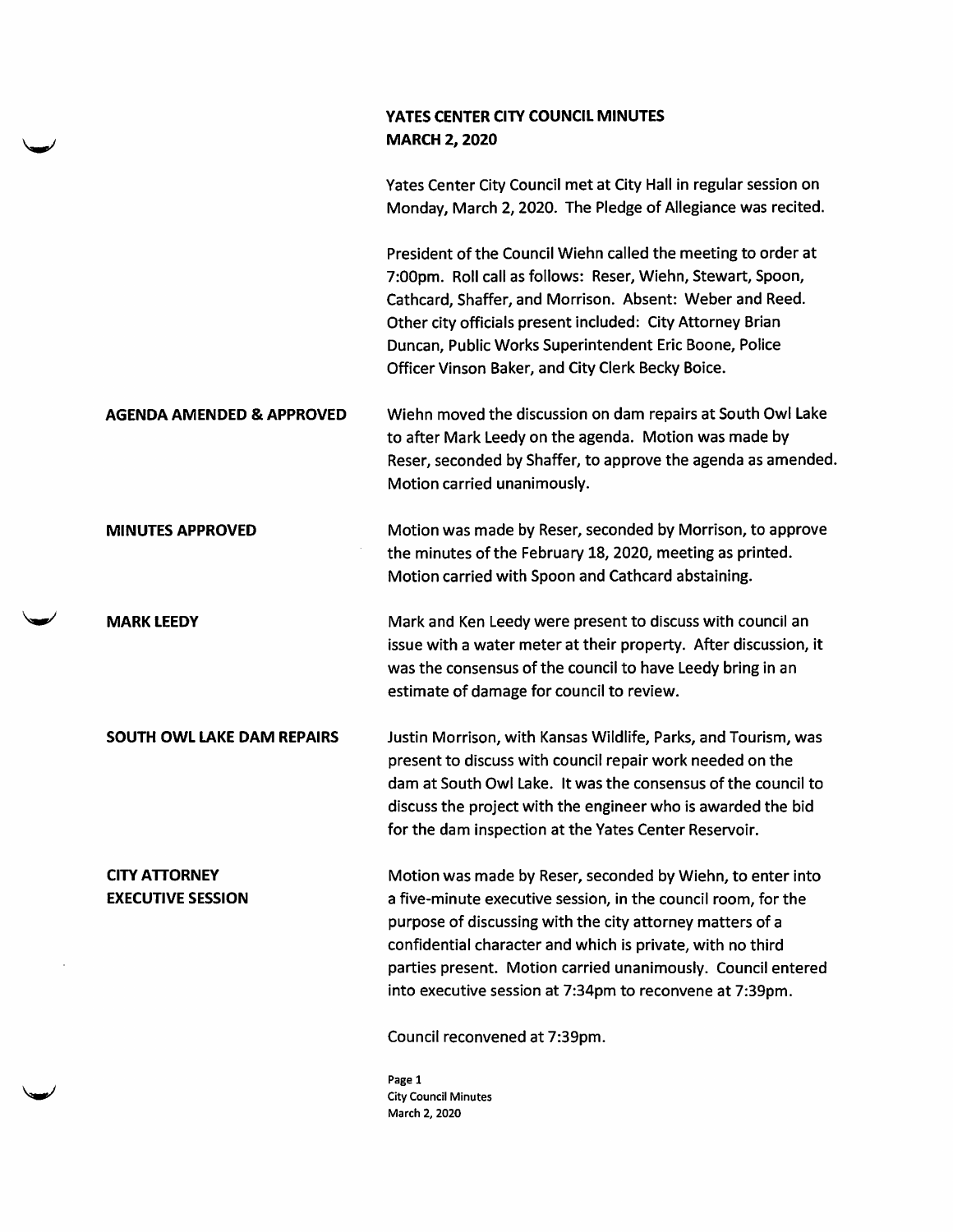| <b>WEBER ARRIVED</b>                                                               | Mayor Weber arrived at 7:39pm and presided the rest of the<br>meeting.                                                                                                                                                                                                                                                                                                                                             |
|------------------------------------------------------------------------------------|--------------------------------------------------------------------------------------------------------------------------------------------------------------------------------------------------------------------------------------------------------------------------------------------------------------------------------------------------------------------------------------------------------------------|
| <b>COMMITTEE REPORTS</b><br><b>ADMINISTRATIVE</b><br><b>HOUSING AUTHORITY APPT</b> | Weber tabled the appointment to the Housing Authority until<br>the next meeting.                                                                                                                                                                                                                                                                                                                                   |
| <b>WORK COMP REQUIREMENT</b>                                                       | A brief discussion was held on the requirement for contractors<br>working for the city to carry work comp coverage. Duncan to<br>check into the option of having the contractor sign a waiver.                                                                                                                                                                                                                     |
| <b>FIRST IMPRESSIONS</b>                                                           | Motion was made by Reser, seconded by Wiehn, to give the<br>Mayor the authority to sign the First Impressions Community<br>Application for Revitalize YC, as discussed in a prior meeting.<br>Motion carried unanimously.                                                                                                                                                                                          |
| <b>BENCHES AROUND SQUARE</b>                                                       | Duncan informed council he still needed more information on<br>the benches that Revitalize YC would like to put around the<br>square. Boone to take measurements on the sidewalk and<br>Duncan to have the ordinance for the next meeting.                                                                                                                                                                         |
| <b>AGENDA REQUEST</b>                                                              | Reser presented a form for citizens to sign who want to be on<br>the agenda. This information would be forwarded to council<br>before the meeting to give them time to find out more<br>details or try and solve the issue through committees.<br>Motion was made by Reser, seconded by Wiehn, to approve the<br>agenda request form with the addition of a five-minute time<br>limit. Motion carried unanimously. |
| <b>WELCOME INFORMATION</b>                                                         | Reser presented an information sheet to give to new water<br>customers when they have water turned on or to anyone with<br>questions regarding basic city information and ordinances.<br>Motion was made by Reser, seconded by Cathcard, to make the<br>information brochure available. Motion carried unanimously.                                                                                                |
| <b>CITY HALL KITCHEN</b>                                                           | Different options were discussed to repair the water damage<br>from the water heater leak at City Hall. Cathcard to have two<br>mid-range price options available at the next meeting.                                                                                                                                                                                                                             |
|                                                                                    | Page 2<br><b>City Council Minutes</b><br>March 2, 2020                                                                                                                                                                                                                                                                                                                                                             |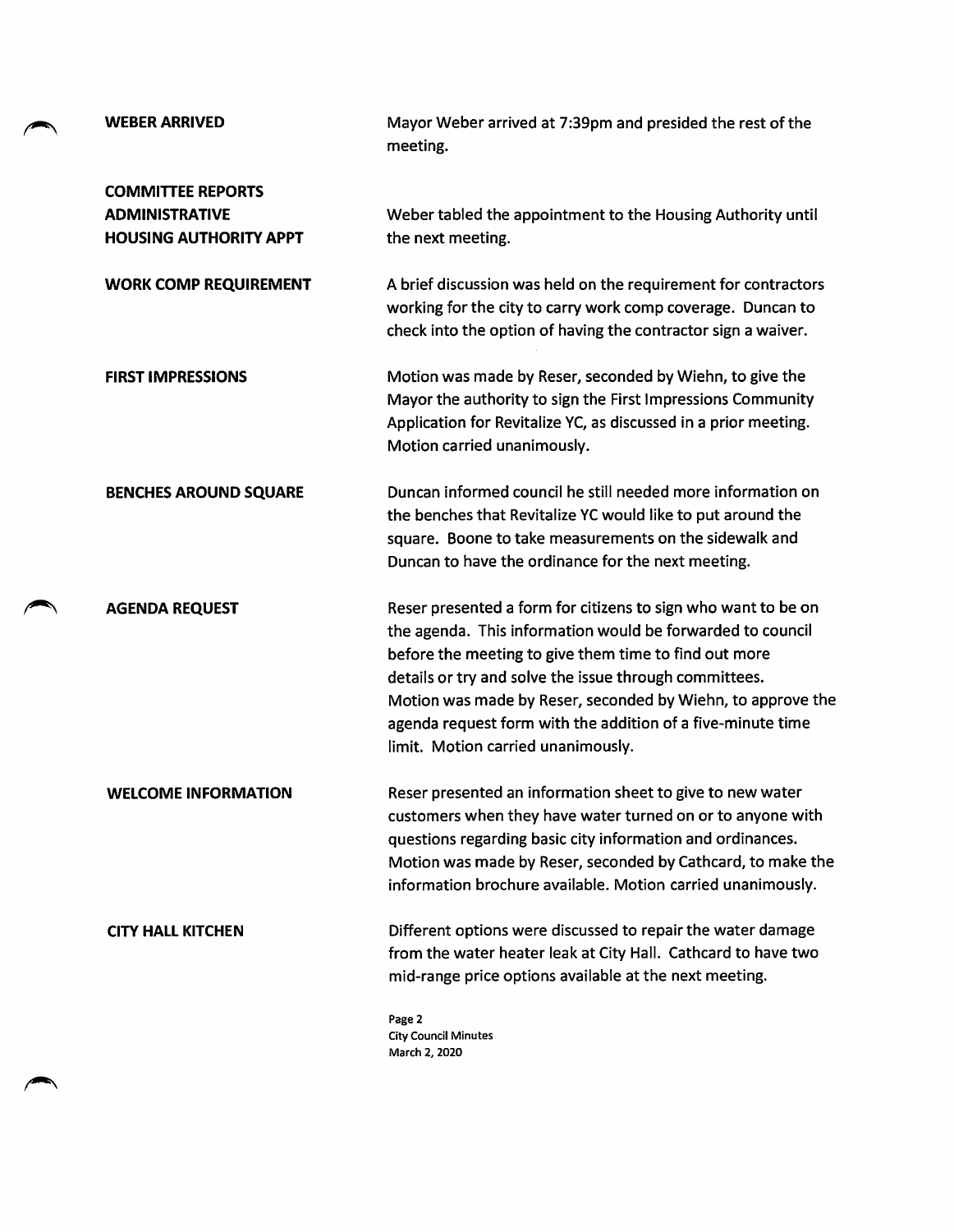| <b>SAFETY</b>                                                 |                                                                                                                                                                                                                                                                                                                       |            |
|---------------------------------------------------------------|-----------------------------------------------------------------------------------------------------------------------------------------------------------------------------------------------------------------------------------------------------------------------------------------------------------------------|------------|
| <b>FAIR HOUSING</b>                                           | Cathcard announced that the city would be fulfilling the fair<br>housing CDBG requirements for the swimming pool and fire<br>truck grants with "Know Your Rights - Fair Housing Facts"<br>posters.                                                                                                                    |            |
| <b>PD/FD GRANT</b>                                            | Cathcard asked for permission to apply for a 25/75 grant from<br>USDA Rural Development for equipment for the police and fire<br>departments. Motion was made by Cathcard, seconded by<br>Spoon, to authorize Weber and Boice to sign the application for<br>the grant. Motion carried unanimously.                   |            |
| <b>PUBLIC WORKS</b><br><b>EARTH DAY PROJECT</b>               | Wiehn informed council she had visited with Karl Hamm, and<br>the high school would like to do a community service clean-up<br>project in conjunction with Earth Day, on April 22. She would<br>update council as more information becomes available. It was<br>the consensus of the council they would like to help. |            |
| <b>SNOW ROUTES</b>                                            | Discussion was held on how the no parking on snow routes after<br>2" of snow was affecting the customer parking on the square.<br>Duncan to prepare an amendment to the ordinance regarding<br>the times the ordinance would be in effect for the square and<br>one block off each side of the square.                |            |
| <b>PARKS &amp; PUBLIC LANDS</b><br><b>HIRE POOL PERSONNEL</b> | Motion was made by Wiehn, seconded by Reser, to give the<br>parks and public lands committee the authority to interview<br>and hire pool personnel. Motion carried unanimously.                                                                                                                                       |            |
| <b>DAM INSPECTION</b>                                         | Wiehn opened the three bids received for the state required<br>dam inspection at the Yates Center Reservoir:                                                                                                                                                                                                          |            |
|                                                               | <b>Agricultural Engineering Associates</b>                                                                                                                                                                                                                                                                            | \$2,000.00 |
|                                                               | <b>Wilson &amp; Company</b>                                                                                                                                                                                                                                                                                           | \$2,495.00 |
|                                                               | <b>BG Consultants</b>                                                                                                                                                                                                                                                                                                 | \$3,000.00 |
|                                                               | Motion was made by Wiehn, seconded by Morrison, to accept<br>the bid from Agricultural Engineering Associates in the amount<br>of \$2,000.00. Motion carried unanimously.                                                                                                                                             |            |
|                                                               |                                                                                                                                                                                                                                                                                                                       |            |

 $\mathcal{P}$ 

 $\hat{\mathcal{A}}$ 

Page 3 City Council Minutes March 2, 2020